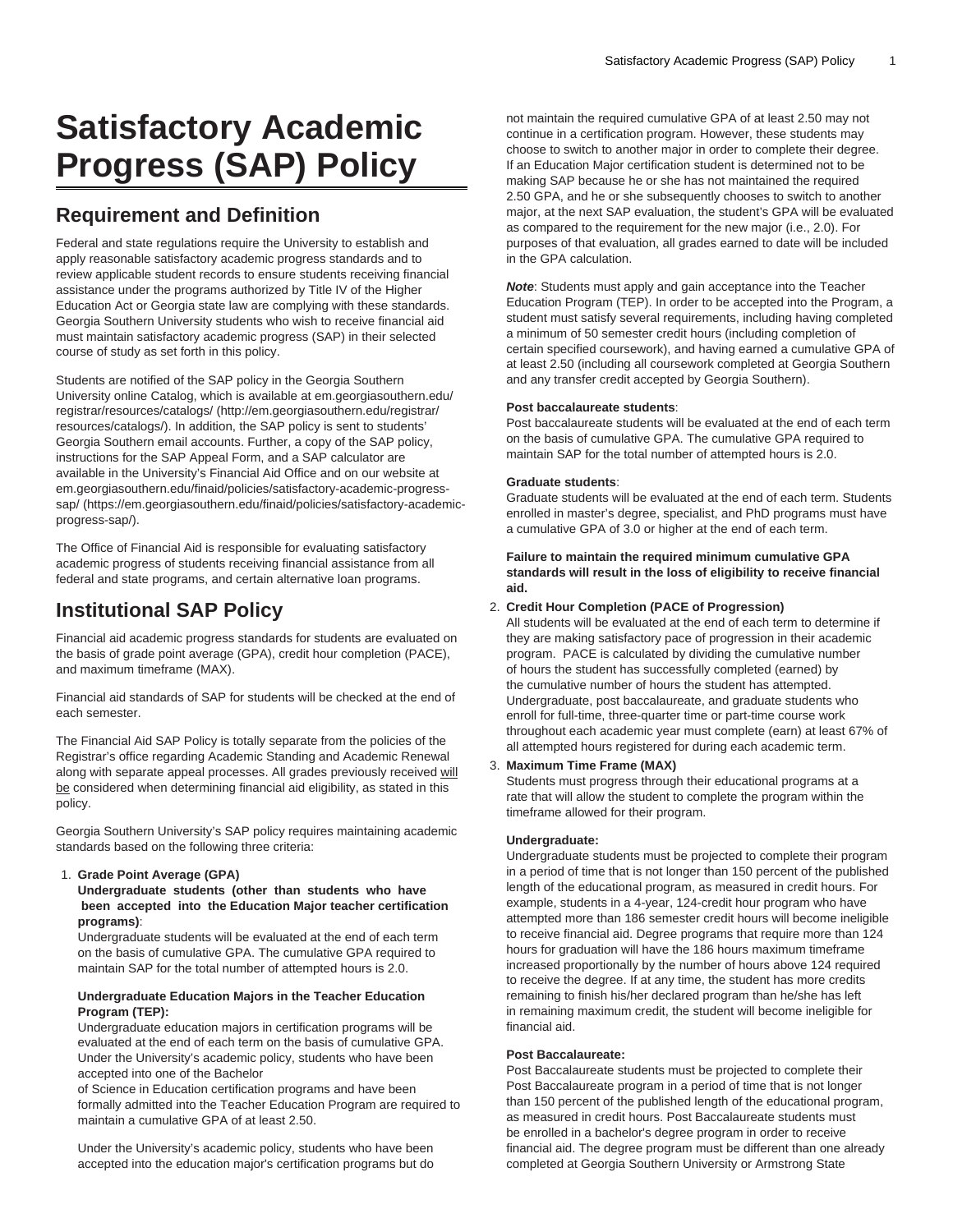University. Post Baccalaureate students adding a major, taking courses to increase GPA, or not enrolled in a degree program are not eligible to receive financial aid.

# **Graduate:**

Graduate students must be projected to complete their program in a period of time that is not longer than 150 percent of the published length of the educational program, as measured in credit hours. For example, students in a 60-credit graduate program who have attempted more than 90 semester credit hours will become ineligible to receive financial aid. Degree programs that require more than 60 hours for graduation will have the 90 hours maximum timeframe increased proportionally by the number of hours above 60 required to receive the degree. If at any time, the student has more credits remaining to finish his/her declared program than he/she has left in remaining maximum credit, the student will become ineligible for financial aid.

# **Institutional SAP Status**

Students not maintaining Satisfactory Academic Progress are notified of their SAP status and related consequences in writing by the Financial Aid Office. At the end of each SAP evaluation period, one of the following SAP statuses will be assigned:

# **SATISFACTORY**:

Student is making SAP, as measured by all of the following requirements: GPA, PACE, and/or MAX Time Frame. Student is eligible to continue receiving financial aid.

# **FINANCIAL AID WARNING**:

Student is not making SAP as measured by one or both of the following requirements: GPA and/or PACE. For the next term in which the student is enrolled, the student remains eligible to continue receiving financial aid. The student must make SAP at the time of the next SAP evaluation period, or the student will be deemed ineligible to receive financial aid and will be placed on Financial Aid Suspension (unless and until he or she appeals that determination successfully and is placed subsequently on Financial Aid Probation).

# **FINANCIAL AID SUSPENSION**:

Student is not making SAP based on one or more of the requirements (i.e., GPA, PACE and/or MAX Time Frame) after (1) attempting the maximum number of credit hours allowed for the student's degree program, (2) being on Financial Aid Warning status (for GPA and/or PACE) for one term and failing to meet the required SAP standards, or (3) not satisfying the requirements of the academic plan developed for the student when he or she was placed on Financial Aid Probation. Financial aid eligibility is terminated until the student has achieved the required minimum standards to make SAP, or the student has obtained an approved appeal.

# **FINANCIAL AID PROBATION**:

A student on Financial Aid Suspension has the right to appeal to have financial aid reinstated. If the appeal is approved, the student is placed on Financial Aid Probation. Students with approved SAP appeals are monitored by the Office of Financial Aid every term of enrollment to determine if they have achieved the goals of their academic plan. Failure to make progress as set out in the academic plan will result in the loss of eligibility to receive financial aid (i.e., Financial Aid Suspension).

# **Special Circumstances Affecting SAP Criteria**

# **Learning Support Classes:**

The first 30 credit hours of learning support course work will be excluded from the calculation for maximum timeframe and from the calculation for the required percentage of credit hour completion. Learning support credit hours in excess of 30 credit hours will be included in both the calculation of maximum timeframe and the required percentage of credit

hour completion. All grades earned through learning support course work will be included in the calculation of the cumulative GPA.

# **Dropped and Repeated Courses: (see below for complete withdrawals)**

All credit hours attempted during each term in which a student is enrolled will count toward the maximum timeframe and minimum credit hours completion. A student is considered enrolled based on the number of credit hours registered after the drop/add period of each academic term. Students who drop courses during the drop/add period will not have those hours considered in determining total hours registered. Students who drop courses after the drop/add period will have those hours considered in determining total hours registered, which will count toward the maximum timeframe calculation.

Repeated courses will count in the calculation of attempted hours. All grades earned in repeated courses will be used to calculate the GPA for purposes of SAP.

Grades of A, B, C, D, or S represent satisfactory completion of a course. Grades of F, I, W, WF, U, or Audit represent unsatisfactory completion of a course. Grades of IP or V will not be included in the number of hours earned toward the completion of a degree.

# **Complete Withdrawal from School**:

A financial aid student who withdraws from school during the 100% refund period of any term, which runs through the first day of classes, will not have their registered hours included in the maximum timeframe calculation nor be required to meet the minimum credit hour completion percentage. However, any student withdrawing from school after the 100% refund period (after the first day of classes) will have their registered hours included in the maximum timeframe calculation and be required to meet the minimum credit hour completion percentage.

# **Effect of Grades on GPA**:

Grades of A, B, C, D, F, or WF are included in determination of GPA for purposes of SAP. Grades of I, IP, K, NR, S, U, V, W, WT, W% or WM are not included in this calculation. Appeals will not be reviewed until "I" (incomplete) grades have been changed. For HOPE scholarship recipients, "I" grades could affect HOPE eligibility status when the grade for the incomplete is eventually submitted to the Office of the Registrar. Students who had been awarded HOPE, but later become ineligible with the grade change, will have HOPE awards canceled until the next checkpoint, and will be responsible for the repayment of any HOPE funds received while not eligible.

# **Transfer Credits**:

Credits transferred from other institutions will count toward maximum timeframe, credit hour completion percentage, and the cumulative GPA calculation for SAP evaluation purposes.

# **Consortium Agreements**:

Credit hours earned through consortium or contractual agreements (contracts with other higher education institutions) will count toward maximum time-frame, credit hour completion percentage, and cumulative GPA.

# **Reestablish Financial Aid Eligibility**

A student seeking to reestablish eligibility of financial aid may do so by:

- achieving SAP standards towards their course of study, as set forth in this policy, at the time of a future SAP evaluation, or
- acquiring a successful appeal through the appeal process and being placed on Financial Aid Probation status.

# **SAP Appeal Process**

Students who have been placed on Financial Aid Suspension due to failure to progress toward academic degree completion have a right to